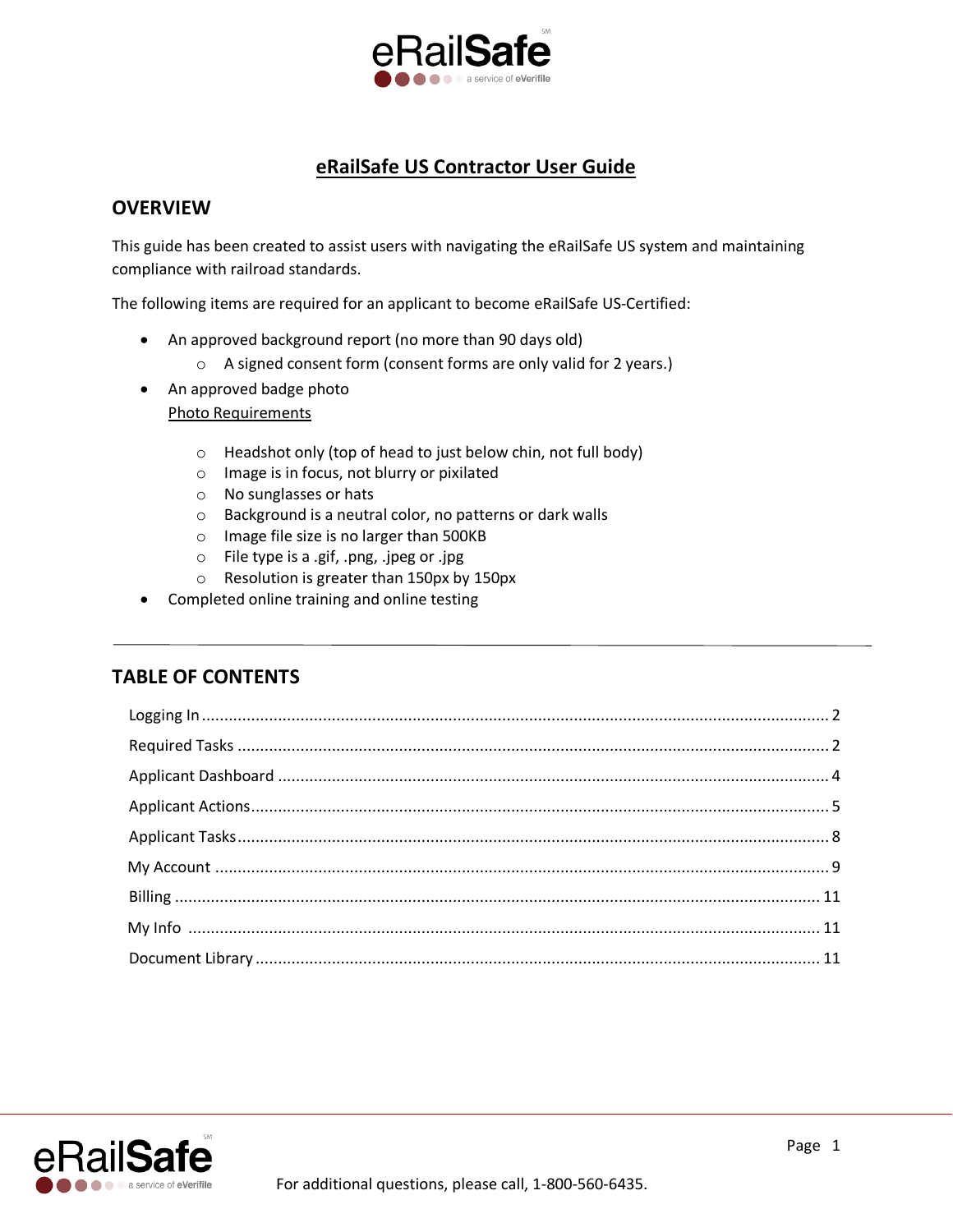

# **LOGGING IN**

Go to www.erailsafe.com and click Company Log-In. If this the first time logging in, you should have

received an email that contains a link to send you to this page. The system will then require selection of security questions and the creation of a new password.

You can select language preference before signing in or after signing in on the tool bar.

| eRailSafe                                                                                |  |
|------------------------------------------------------------------------------------------|--|
| Sign in -<br>English v<br><b>English</b><br>French<br><b>Username</b>                    |  |
| Password<br>Password is case sensitive data.<br>Sign in<br>Help Forgot password? Sign up |  |

# **Required Tasks**

You will see a list of required tasks once logged in successfully. Once a task has been resolved, select Complete to remove it from the list. Possible tasks are described in the next section.

### **List of Required Tasks on the toolbar.**

- **Upload Photo-** This task generates when a photo is needed for an applicant to receive a badge.
- **Rejected Photo-** This task generates when an uploaded photo does not meet initial photo requirements. To upload a new photo for the badge, click the applicant's name in the required task list.
- **Recertification –** This task generates 90 days in advance of when an applicant is up for recertification. Notification of this requirement is also sent via email. The steps below are required to recertify an applicant:
	- o A new, signed consent form
	- o The applicant will need to sign in and complete training and testing.

If not recertifying this applicant, please be sure to inactivate the applicant to maintain compliance and stop the reminders from coming. Instructions for how to complete this action are listed later in the user guide.

- **Username Notification** This task generates to provide the applicant's username and applicant id. The applicant id is the applicant's initial password.
- **Completed Report Review** This task generates when background reports are completed.
- **Approval** This task generates when applicants are approved for the program.
- **Appeal** This task generates when applicants have been denied during the initial review of their background check.
- **Denied Applicants** This task generates when the applicant has been denied by the railroad after appealing.

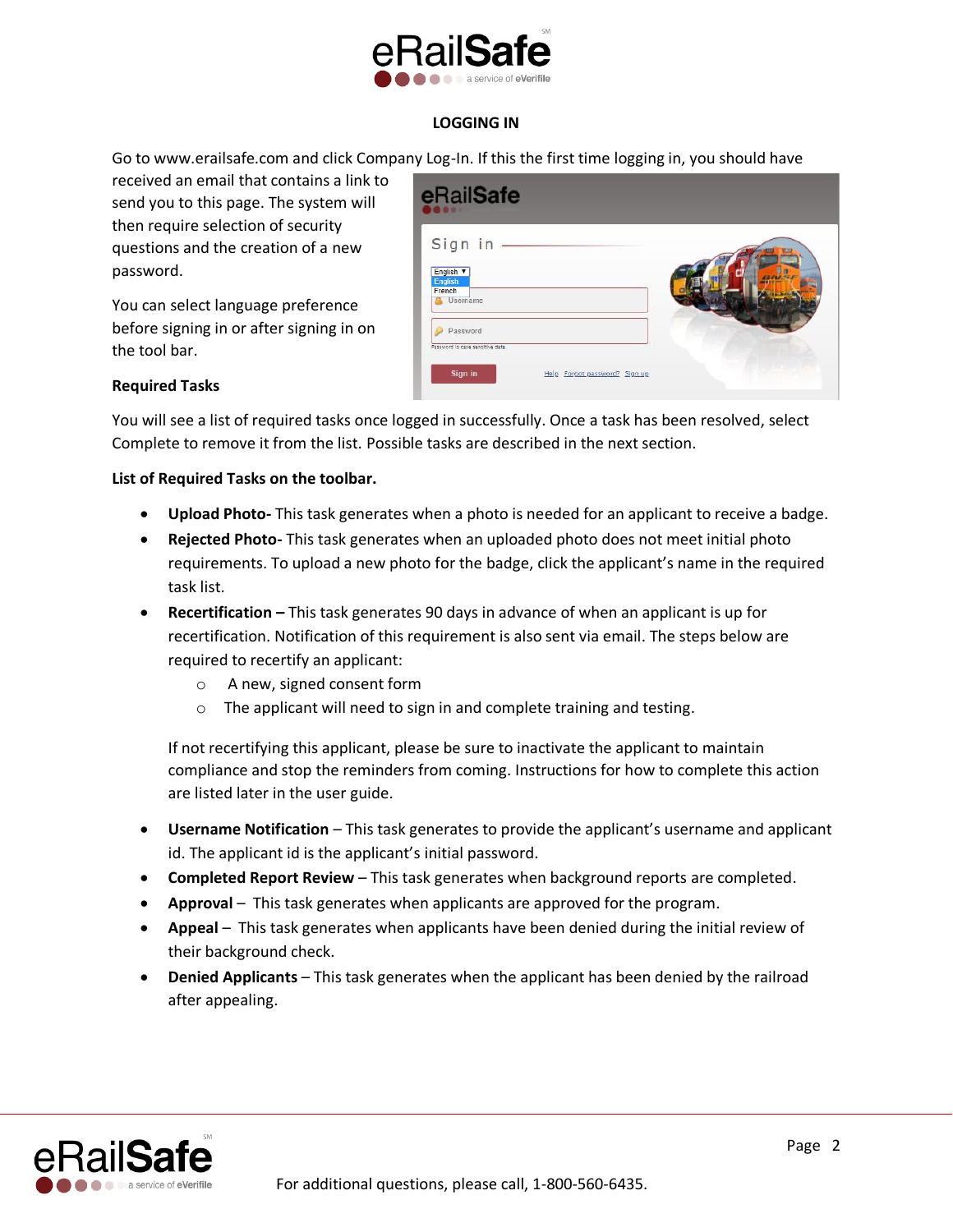

# **Applicant Dashboard**

|           | Location: Demo Account<br>$\checkmark$<br>Applicant Search:<br>Export<br><b>Search</b><br>Select to View Active Applicants<br>$\boldsymbol{\Omega}$ |                   |                  |             |                      |          |                  |   |                 |       |                                   |            |                            |
|-----------|-----------------------------------------------------------------------------------------------------------------------------------------------------|-------------------|------------------|-------------|----------------------|----------|------------------|---|-----------------|-------|-----------------------------------|------------|----------------------------|
| $\bullet$ |                                                                                                                                                     | <b>First Name</b> | <b>Last Name</b> | SSN/SSI     | <b>Report Status</b> | $\alpha$ | $\overline{\nu}$ | 马 | Ð               | $\Xi$ | Report Complete Date Created Date |            | <b>Badge Expiration Da</b> |
|           |                                                                                                                                                     | Anyone            | Smith            | xxx-xx-5217 | In Progress          | DI       |                  |   | $\circ$ $\circ$ |       |                                   | 12/28/2017 |                            |
|           |                                                                                                                                                     | Jessica           | Fonz             | xxx xx 9214 | Completed            |          |                  |   |                 |       | 12/28/2017 10:53                  | 12/28/2017 |                            |
|           |                                                                                                                                                     | <b>Jennifer</b>   | Brown            | xxx-xx-1234 | Completed            |          |                  |   |                 | c     | 01/08/2018 13:57                  | 12/05/2017 |                            |
|           |                                                                                                                                                     | Gunner            | Alvarez          | xxx-xx-9876 | Completed            |          |                  |   |                 |       | 11/30/2017 20:31                  | 11/30/2017 |                            |
|           |                                                                                                                                                     | John              | Jones            | xxx-xx-2198 | Completed            |          |                  |   |                 | o     | 11/30/2017 20:34                  | 11/30/2017 |                            |
|           |                                                                                                                                                     | Homer             | Smith            | xxx-xx-3456 | Completed            |          |                  |   |                 |       | 11/30/2017 20:28                  | 11/30/2017 |                            |
|           |                                                                                                                                                     | <b>Jack</b>       | Gill             | xxx-xx-4732 | Completed            |          |                  |   |                 | С     | 11/30/2017 20:28                  | 11/30/2017 |                            |
|           |                                                                                                                                                     | John              | Test             | xxx xx 7123 | Completed            |          |                  |   |                 |       | 11/30/2017 20:33                  | 11/30/2017 | 11/30/2019                 |

- o Background check (magnifying glass icon.)
- o Training (worker icon.)
- o Testing (screen icon.)
- o Photo (camera icon.)
- o Badge (badge icon.)

The following categories of information for each applicant are visible:

The Applicant Dashboard provides an overview of all applicants' statuses in the program. The colored circles indicate the current status

- Grey: No action has been taken
- Green: Clear / Approved
- Yellow: In progress
- Red: Failed / Needs Review
- Report status: "In Progress" if not yet finished, "Completed" in green if approved, or "Completed" in red if it needs review.

# **APPLICANT ACTIONS**

On the applicant dashboard, there is a list of buttons grouped under a category named Applicant Actions. This is a list of buttons that are available to assist with managing applicants. In this section of the user guide we will cover those actions.

# **Submitting an Applicant (Individual and Multiple Entry)**

Select Add Applicant and click Go. Add the applicant, select their railroad programs, and choose your location. If you choose a French program, the applicant's training, testing, and report will return in French. Make sure all fields marked with an asterisk (\*) are completed. Then click Save.

Please enter information carefully. **If first name, last name, SSN or DOB is edited after this initial creation, charges of \$52 for a new background check will apply.**



 $Q \sim \sqrt{1-\frac{1}{2}}$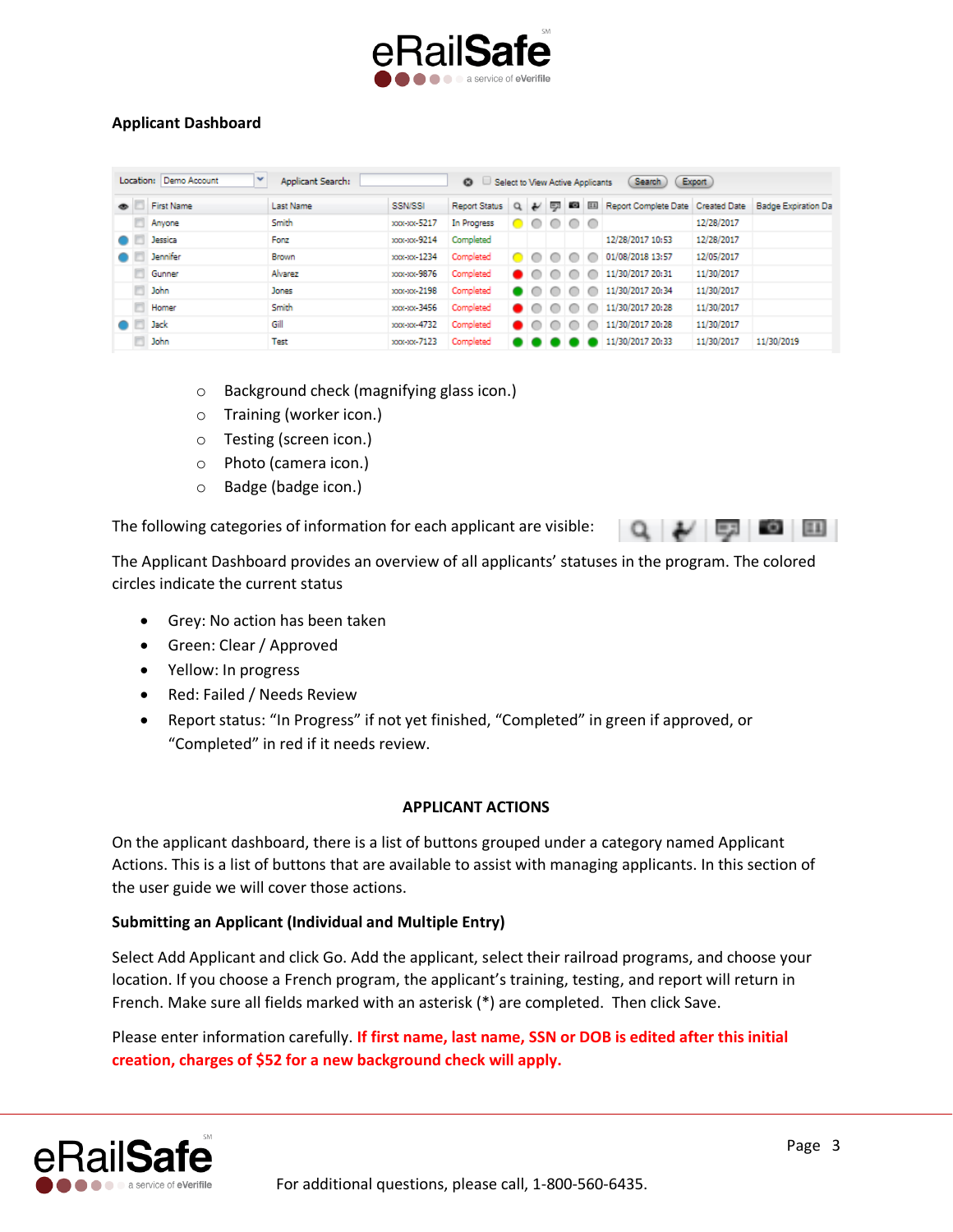

International Ordering Program- When entering an applicant into the system, a prompt will appear requiring a selection be made based on the applicant's length of residency in the U.S.

**Option 1**: Applicants who have lived in the U.S. for the last seven years. Applicant will undergo eRailSafe US screening only. Program Fee: \$70.00 **Option 2:** Applicants who have not lived in the U.S. for the entirety of the last seven years. Applicant will undergo eRailSafe international screening and eRailSafe US Screening. This will only apply to applicants undergoing initial enrollment in the eRailSafe program Program Fee. \$70.00 plus the cost of the international criminal report (price varies per country) \* Upon renewal [after two

| <b>Applicant Living</b><br>History*:<br>First Name*:<br>Last Name*:                                                                                                            | Has only Lived in the US for the last 7 years<br>∸<br>Has Lived in the US Less than 7 Years<br>Has Never Lived in the US<br><b>NUMBER</b> |                                                                                                                                |                                |  |  |  |  |
|--------------------------------------------------------------------------------------------------------------------------------------------------------------------------------|-------------------------------------------------------------------------------------------------------------------------------------------|--------------------------------------------------------------------------------------------------------------------------------|--------------------------------|--|--|--|--|
| Address Line 1*:<br>Address Line 2:<br>Country <sup>*</sup> :<br>City*:<br>State*:<br>Zip Code*:                                                                               | <b>United States</b><br>v                                                                                                                 |                                                                                                                                | $\mathbf{G}$<br>$\bullet$<br>自 |  |  |  |  |
| Gender:<br>Date of Birth*:<br>SSN/SSI*:<br>Personal Phone:<br>Active:<br>Job Title*:<br>Reference Field:                                                                       | v<br>⊡<br>MM/DD/YYYY<br>ᢦ                                                                                                                 | Email*:<br>Re-Enter Date of Birth*:<br>Re-Enter SSN/SSI*:<br><b>Drivers License:</b><br><b>Drivers License State:</b>          | MM/DD/YYYY<br>v<br>v           |  |  |  |  |
| <b>Programs</b><br>Programs<br><b>BNSF - eRailSafe</b><br>m<br>CP - eRailSafe<br>Conrail - eRailSafe<br>n<br>п<br>CSX - eRailSafe<br>п<br>NS - eRailSafe<br>D D UP - eRailSafe |                                                                                                                                           | Industry<br><b>BNSF</b><br>Canadian Pacific<br>Conrail<br>$\mathsf{CS} \mathsf{X}$<br>Norfolk Southern<br><b>Union Pacific</b> |                                |  |  |  |  |
| Location                                                                                                                                                                       |                                                                                                                                           |                                                                                                                                |                                |  |  |  |  |
| Location:                                                                                                                                                                      | <b>Test Company</b>                                                                                                                       |                                                                                                                                |                                |  |  |  |  |

applicant will undergo standard eRailSafe US screening only. Program Fee: \$70.00

**Option 3**: Applicants who have never lived in the U.S.

Applicant will undergo eRailSafe International screening only.

Program Fee: \$18.00 for training, testing and credentialing plus the cost of the international report \*(price varies per country)

# **Adding an Applicant to a Location**

# *To Add an Applicant First:*

years] of enrollment,

Choose the location during the add an applicant function, before clicking Save. The applicant will appear under the specified location.

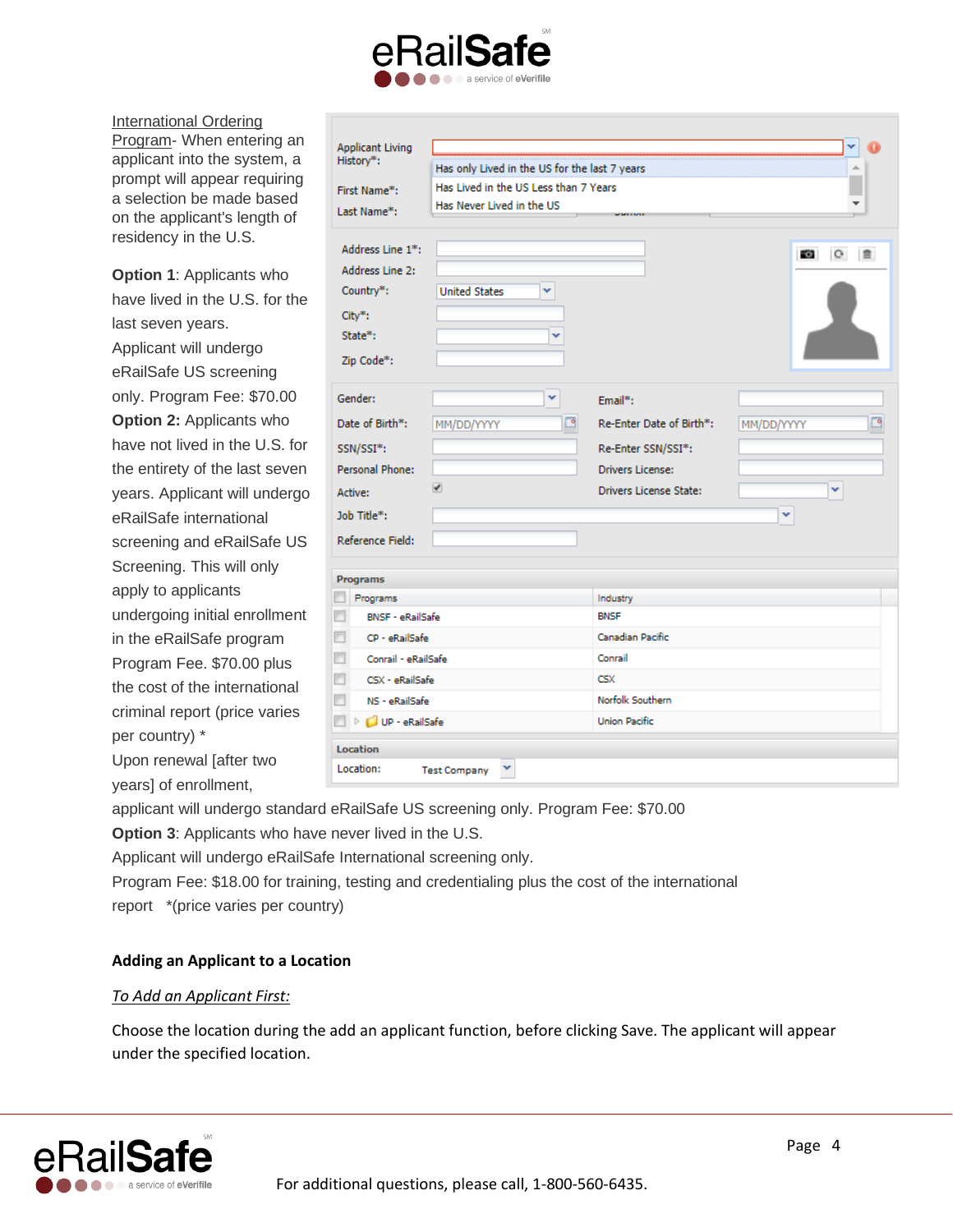

### *To Choose the Location First:*

Choose the location. Click Add Applicant and fill out necessary information.

### **Editing an Applicant/Uploading a Photo**

To edit an applicant, select their location. Then, check the box to the left of the applicant's name, and select Edit Applicant. Insert the correct information. Save.

# **If first name, last name, or DOB is edited after initial creation, charges of \$52 for a new background check will apply.**

Click the camera icon. Upload the photo and save. The yellow dot means under review. Photos must be headshots, in front of a light-colored background. Face may not be obscured

Maximum upload file size: 1 MB

Header Values A

Download the Bulk Upload Template for countries United States and Canada

the right. Just drag and drop the column labels from left to right.

Mapping

After uploading, match the columns in your batch file to the corresponding identifiers on

Field Name

middleName

lastName

email

gender birthDate

nameSuffix

currentAddress.country

currentAddress.street2

primaryPhoneNumber

currentAddress.postalCode TEXT currentAddress.province TEXT currentAddress.street1

currentAddress.city

Photo Requirements

- Headshot only (top of head to just below chin, not full body)
- Image is in focus, not blurry or pixilated
- No sunglasses or hats
- Background is a neutral color, no patterns or dark walls
- Image file size is no larger than 500KB
- File type is a .gif, .png, .jpeg or .jpg
- Resolution is greater than 150px by 150px

#### **Bulk Applicant Uploads**

The bulk uploading feature was created to enter multiple applicants at one time. Click on the bulk upload button. Click on the here hyperlink to download a sample template. Once you have added all your applicants' information into the template upload the spreadsheet and the fields should automatically map to the existing fields in the system. After the applicants are added, you will have the ability to enroll them into a program.

The list of required information is listed below:

- First name
- Middle name





here

Data Type

**COUNTRY TEXT** 

**TEXT** 

**TEXT** 

**TEXT** 

**TEXT** 

**TEXT** 

**TEXT TEXT** 

**TEXT** 

**DATE** 

For additional questions, please call, 1-800-560-6435.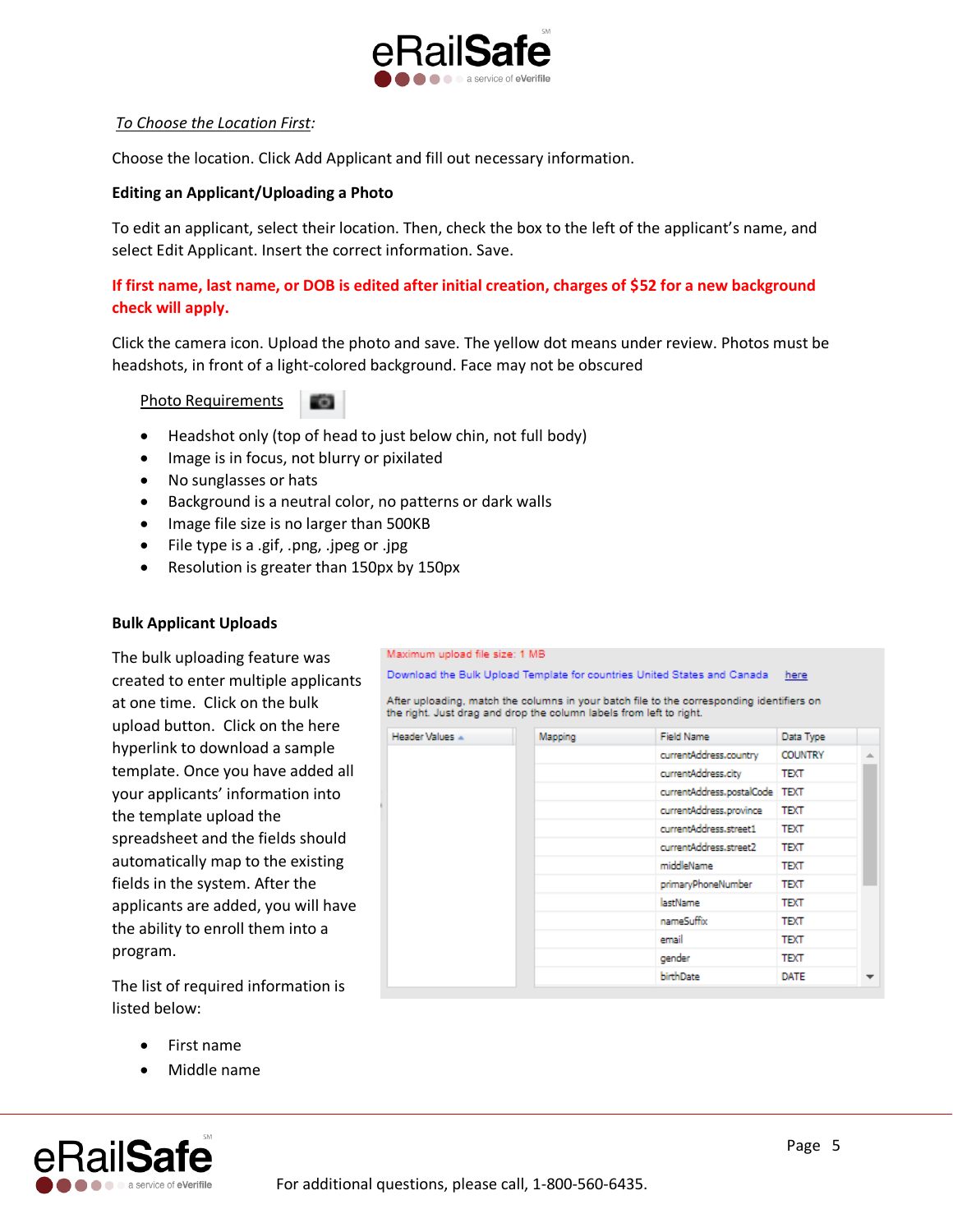

- Last name
- Name suffix
- Date of birth
- Driver's license number
- Phone number
- Email address
- Address 1
- Address 2
- Province
- Country

### **View Reports**

Select the box next to the individual. Click View Reports. Select Preview. The report details will appear in the report window in PDF format.

### Report status is available for each report:

- COMPLETED for a completed report (see earlier section for color status)
- IN PROGRESS for a report that is pending
- REJECTED/ERROR for a report with issues

### **Applicant History and Notes**

To view the history of an applicant, click History. This will display every action that has been completed on the applicant. To view and enter notes for an applicant, click Notes.

#### **Assigning a Program**

Select the applicant by checking the box by their name and click Programs. Check the box next to the desired program/railroad name, and then click Enroll

#### **Enhanced Training and Testing**

Assign training and testing by clicking the small triangle next to the appropriate folder. Then select the appropriate program. Testing appears after training is completed.

#### Training Program Costs (per applicant):

- UP SMS program: \$2
- UP DTL-eRailSafe driver training: \$5
- CN programs: \$4

#### **Denial Process- Appeal and Dispute**

Applicants may be denied access to the eRailSafe US program due to the following:

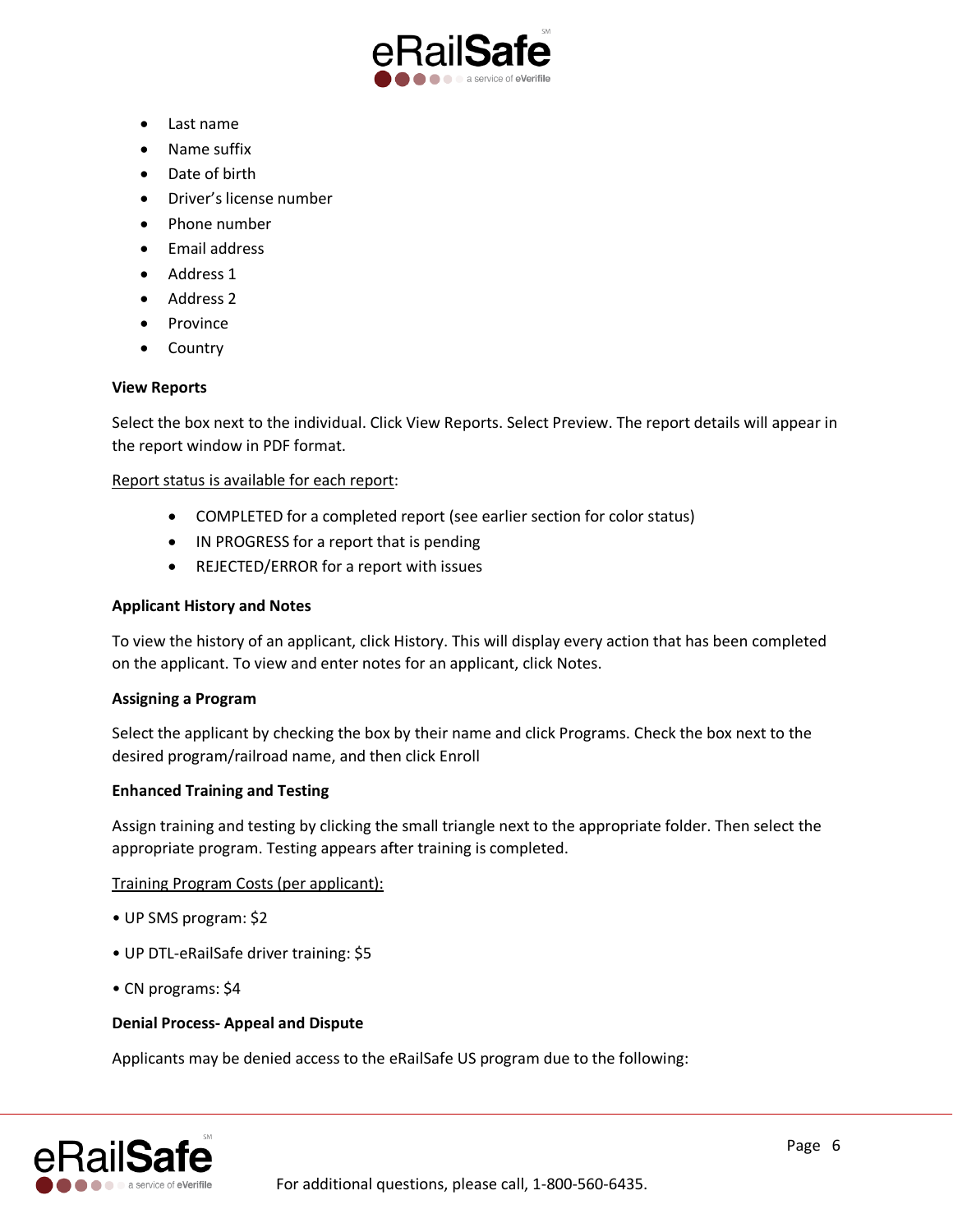

- Social Security fraud alerts
- Felony conviction within the past 7 years
- Misdemeanor within the past 5 years
- Probation/Parole/Release from incarceration within the past 5 years
- Active warrant
- Any open court cases
- A history of crimes of concern
- Permanent disqualifier
- Background check cancelled by contractor
- Out of Service Area—physical address of applicant is far from the rail yard

Below are the most common reasons for an SSN discrepancy:

| <b>Reason for SSN Discrepancy</b>                   | <b>Example</b>                                                                                                                              | <b>How to Resolve</b>                                                                                                                                                                                                                                           |
|-----------------------------------------------------|---------------------------------------------------------------------------------------------------------------------------------------------|-----------------------------------------------------------------------------------------------------------------------------------------------------------------------------------------------------------------------------------------------------------------|
| Applicant's legal first name was<br>not entered     | Entering "Dan" instead of<br>"Daniel"                                                                                                       | Update applicant's First Name*                                                                                                                                                                                                                                  |
| Multiple last names appear                          | Women with maiden names or<br>applicants with 2 last names                                                                                  | Upload front/back of Social<br>$\bullet$<br>Security card and<br>front/back of government-<br>issued ID (ex. Driver's<br>license/US passport) to<br>Appeals folder through<br>Documents button<br>Update applicant's last<br>name to contain all last<br>names* |
| Multiple first names appear                         | Applicants who often go by<br>their middle names or<br>nicknames                                                                            | Upload front/back of Social<br>Security card and front/back of<br>government- issued ID (ex. Driver's<br>license/US passport) to Appeals<br>folder through Documents button                                                                                     |
| Different person's name/<br>address history appears | Applicant's name is Adam<br>Smith, but Susan Roberts is the<br>only name that appears on the<br>address history or appears<br>several times | Check SSN*<br>$\bullet$<br><b>Upload Social Security card</b><br>and government-issued ID<br>to Appeals folder                                                                                                                                                  |
| No Address History OR SSN<br><b>Validation Fail</b> | Applicant is 25 years old<br>$\bullet$<br>or younger<br>Applicant has held an<br>SSN for less than 7<br>years                               | Upload front/back of Social<br>Security card and front/back of<br>government-issued ID (ex. Driver's<br>license/US passport) to Appeals<br>folder through Documents button                                                                                      |

Determine if an **appeal** or **dispute** is required for your applicant. (only one should be requested)

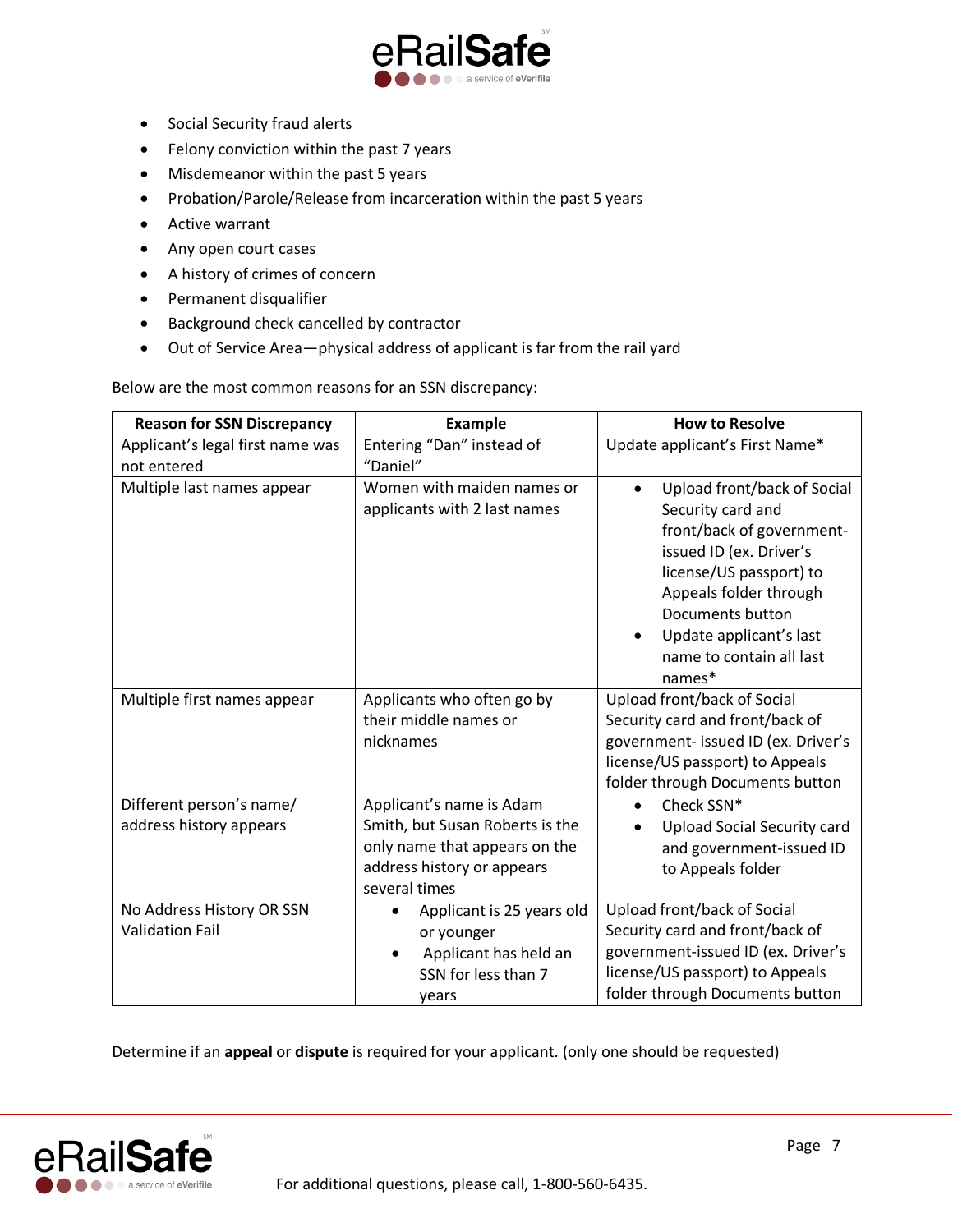

Appeals can be made in these scenarios, if the information background report provided is **accurate** but *consideration of extenuating circumstances is requested.* To file an appeal, select the denied applicant's name. Upload any documentation needed to support the appeal and click Appeal. Then, click the railroad you are appealing to and enter a reason for the appeal. Click Appeal Action. Click Yes in the confirmation box to file the appeal. If an applicant's appeal is denied, it will not be reconsidered.

*If information returned in a background report is believed to be inaccurate, please file a dispute as soon as possible.* Click the box next to their name, and then Dispute. In the Notes section, insert specific information about what the applicant is disputing. Then click Add.

### **Reprint Badge**

Generating a new badge will cause a badge for the completed program to be reprinted and shipped. There is a standard badge fee that applies. If there are additional programs that are not yet complete, another badge will be automatically created and shipped when all programs have completed.

### **Print Report**

Select an applicant and click Print Report to print the consumer summary report.

### **Moving an Applicant**

You may have an applicant that is in one location for your company and you may need to assign the applicant to a different location. The move applicant feature allows you to move the applicant to the desired location. Click Move Applicant under Applicant Actions.

- Applicant must be in an active status.
- Applicant must either: have an active eRailSafe badge OR not be enrolled in any programs.
- Moves must take place in the company's main account.

# **USPS Tracking**

Access the tracking number for a shipped badge by clicking the box next to the applicant's name and selecting Tracking Number. Copy the number that appears and enter it on [www.usps.com.](http://www.usps.com/)

# **Deactivating/Reactivating an Applicant**

To deactivate an applicant, check the box next to their name and click Deactivate. Deactivating an applicant will remove all required actions and mark the status of the applicants as in-active. Please carefully select this option, as reactivating an applicant may cause additional charges associated with reactivation.

To reactivate an applicant, go to Edit Applicant, click the Active checkbox and save. If less than 90 days since deactivation, this applicant will be reactivated and maintain the same expiration date prior to deactivation. There is no charge unless a new badge is requested. Badge rates are \$13.00.

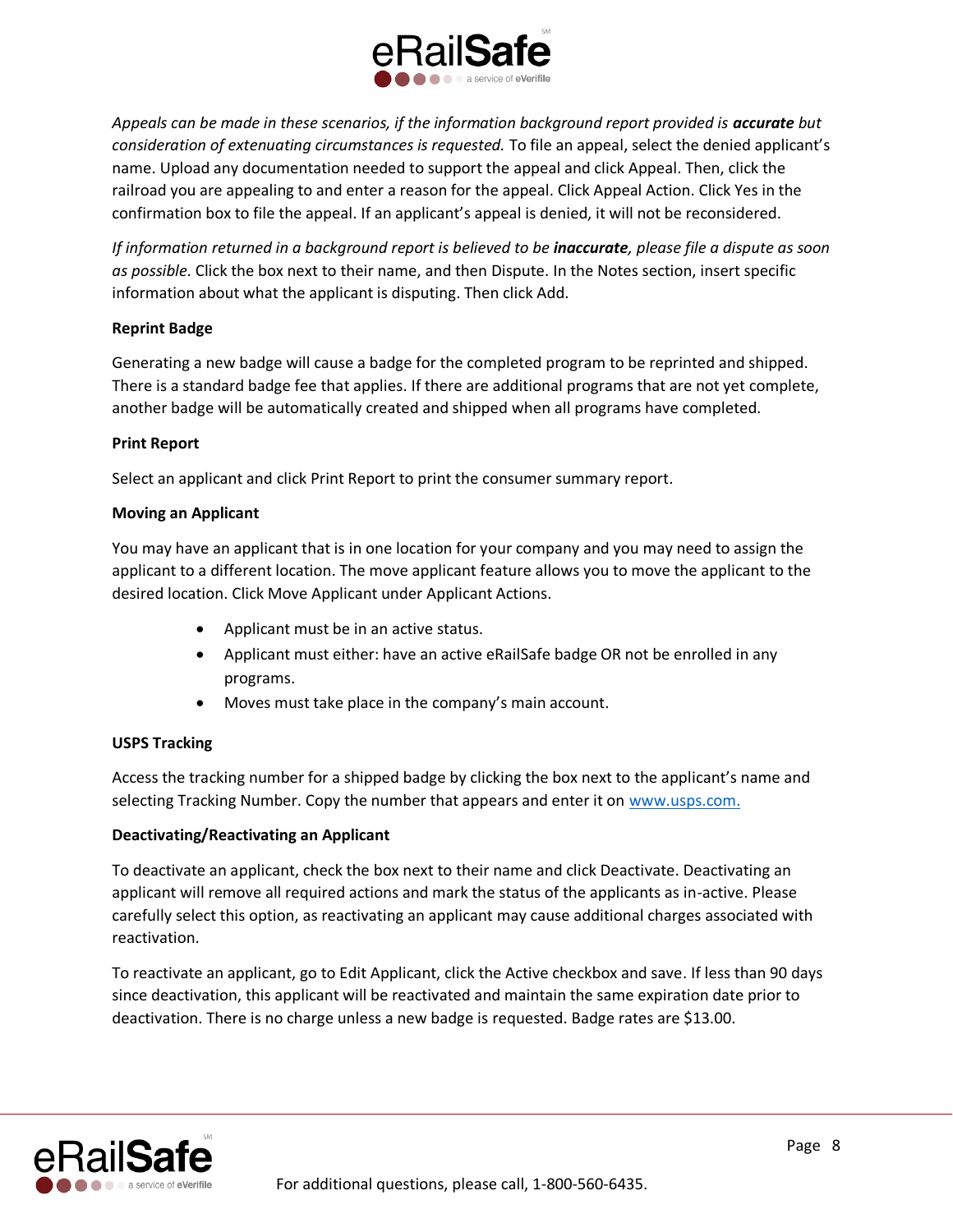

If more than 90 days since deactivation, making this selection will generate a new background check, the applicant will be required to take training and testing, and a new badge will be issued once the process completes. The fee is \$70 if the applicant completed date of the new background check.

# **APPLICANT TASKS**

# **Retrieve Training and Testing Information**

To retrieve the username/password for an applicant, click Manage Users, then Applicants. Enter the applicant's first or last name in the field, then click Search to find the applicant's username.

To reset the password, click Reset Password.

To restore training, click the button under the Restore Training column. If you have multiple locations, choose Locations, select the applicant's location, and then click Account Users to access the Restore Training option.

# **Applicant Search Status**

To search or filter applicants by status, click the Applicants tab and then Applicant Search Status. Choose the desired status from the drop-down menu. All applicants of that status will appear in a list. Export by clicking Export Results. Choose a date range to further refine your search.

# **Summary Report**

The summary report feature gives insight to each applicant in your program. The report includes:

- Company Name
- Applicant Name
- Last Name
- DOB
- State/Province
- Training Date
- Test Date
- Created Date
- Background Date
- Report Status
- Report Results
- Program Name
- Enrollment Date
- Program Status
- Applicant Status
- Renewal Date
- Denied
- If Denied, Denial Reason
- Appealed?
- Overturned
- Badge Issued
- Badge Number
- Job Title
- Admin Subscription Checkbox Date Time
- Admin Subscription Checkbox Username
- Admin Program Enrollment Date Time
- Admin Program Enrollment Username
- Applicant Checkbox Date Time
- Applicant Username
- Top Parent Company Name
- Recertified Date

Click the Reporting tab, then the Summary Reports Tab. Choose All or a specific location, then Download Applicant Summary Report. Click OK to begin the download. Open the file to view.

# **MY ACCOUNT**

# **Managing Users**

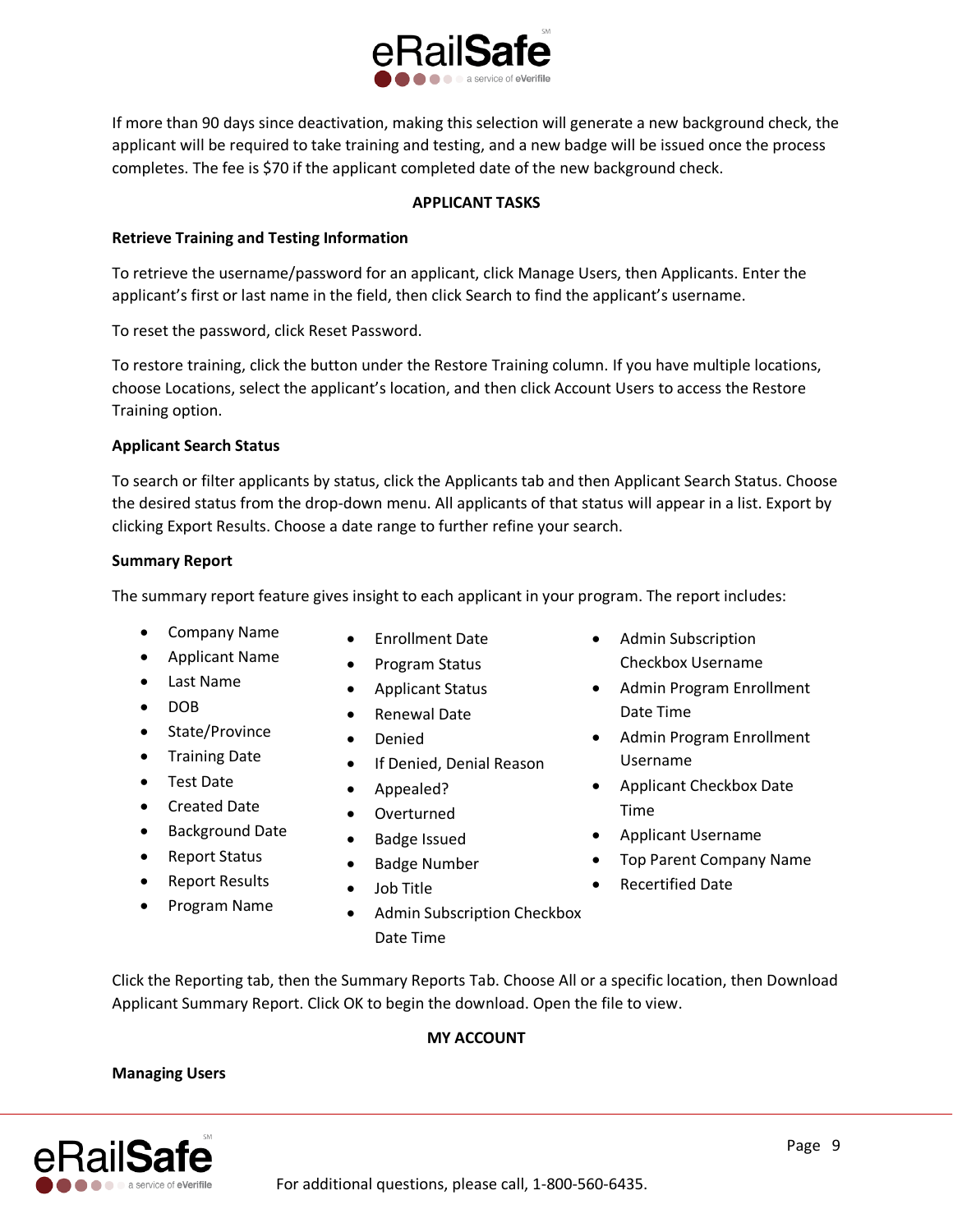

Select My Account and choose Manage Users.

If you cannot see the add button, hold the button and use the CTRL (-) sign to zoom out on the application.

You can search for a user, enable or disable a user's access, and create users.

The following are the user roles and their capabilities:

- Vendor Administrator Full access to all locations and management of users including location administrators.
- Location Administrator Access to manage users for locations, initiate and view background checks.
- HQ Accounts Payable Access to view and pay invoices for all locations (if the account is set up for centralized billing.)
- Location Accounts Payable Access to view and pay invoices for all locations.
- Location Notifier-Access to receive emails when applicant's badges are generated.
- Location Supervisor- Access to view and reset applicants' username and password. Access to view tracking information. Access to view but nor modify applicants' information.
- HR User Access to initiate and view background checks for a specific location.
- HR Viewer Access to view background checks for a specific location.
- Vendor Admin without Billing- Full access to all locations and management of users including location administrators. Role does not have access to view billing information

#### **User Info and Role Assignment**

To edit a user, click Edit. To add a user, select Add. Add the user's name, email, and phone number. Roles are defined by the type of activities you want the user to be able to perform.

Choose a role by selecting it and using the right arrow to add it to the right-hand screen. You can restrict user access to certain report types by selecting them and moving them to the left-hand screen. Save. An email will be sent to the new user with login information and instructions on how to create their own password

#### **Assign a User to Multiple Accounts**

If a user needs access to multiple accounts, contact Customer Support at 1-800-560-6435 or via email at [customer.support@everifile.com.](mailto:customer.support@everifile.com)

#### **Adding a Location**

Select Locations on the My Account drop-down menu. Click New Location Here.

To add a general location, highlight your company name and select New Location Here. If you wish to add a sub-location to an existing location, highlight it and click New Location Here.

# **Shipping Contact**